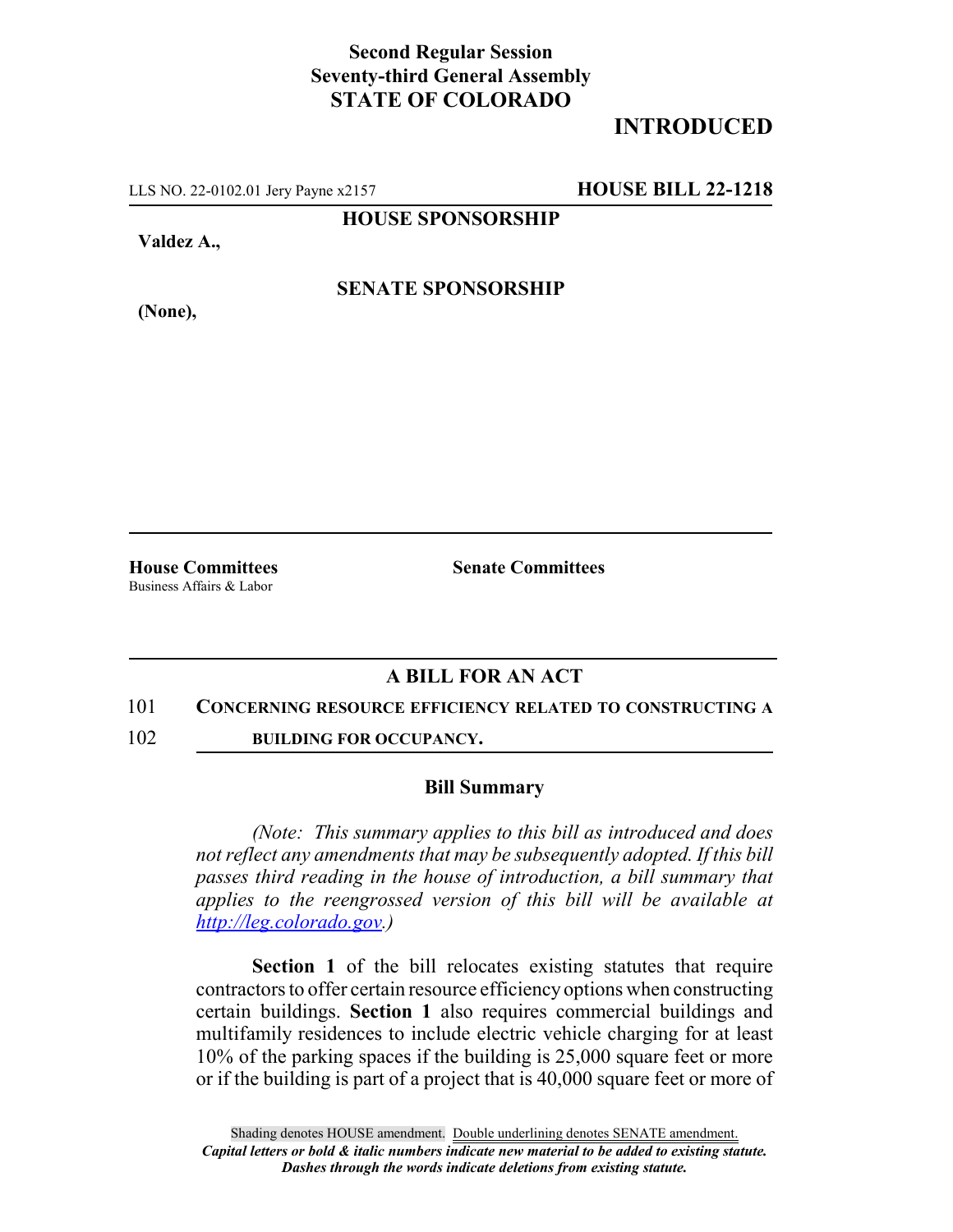floor space in more than one building, with a total of 25 or more sets of living quarters or commercial units among all the buildings. These buildings must also have:

- The space in the electrical facilities to increase electric vehicle charging to 50% of the parking spaces; and
- Conduit run to increase electric vehicle charging to 50% of the parking spaces.

**Section 3** requires a master electrician to follow these requirements when planning, laying out, and supervising the installation of wiring in a building. **Section 4** requires an architect to follow these requirements when planning, drafting plans for, and supervising the construction of a building. Continuing education requirements are put in place to educate master electricians and architects about these requirements.

| $\mathbf{1}$   | Be it enacted by the General Assembly of the State of Colorado:           |
|----------------|---------------------------------------------------------------------------|
| $\overline{2}$ | SECTION 1. In Colorado Revised Statutes, add with amended                 |
| $\overline{3}$ | and relocated provisions article 47 to title 38 as follows:               |
| $\overline{4}$ | <b>ARTICLE 47</b>                                                         |
| 5              | <b>Resource Efficiency Requirements for Certain Buildings</b>             |
| 6              | 38-47-101. [Formerly 38-35.7-106] Solar prewire option - solar            |
| $\overline{7}$ | consultation. (1) (a) Every person that builds a new single-family        |
| 8              | detached residence for which a buyer is under contract shall offer the    |
| 9              | buyer the opportunity to have each of the following options included in   |
| 10             | the residence's electrical system or plumbing system, or both:            |
| 11             | A residential photovoltaic solar generation system or a<br>(I)            |
| 12             | residential solar thermal system, or both;                                |
| 13             | (II) Upgrades of wiring or plumbing, or both, planned by the              |
| 14             | builder to accommodate future installation of such systems; and           |
| 15             | (III) A chase or conduit, or both, constructed to allow ease of           |
| 16             | future installation of the necessary wiring or plumbing for such systems. |
| 17             | (b) The offer required by subsection $(1)(a)$ of this section must be     |
|                |                                                                           |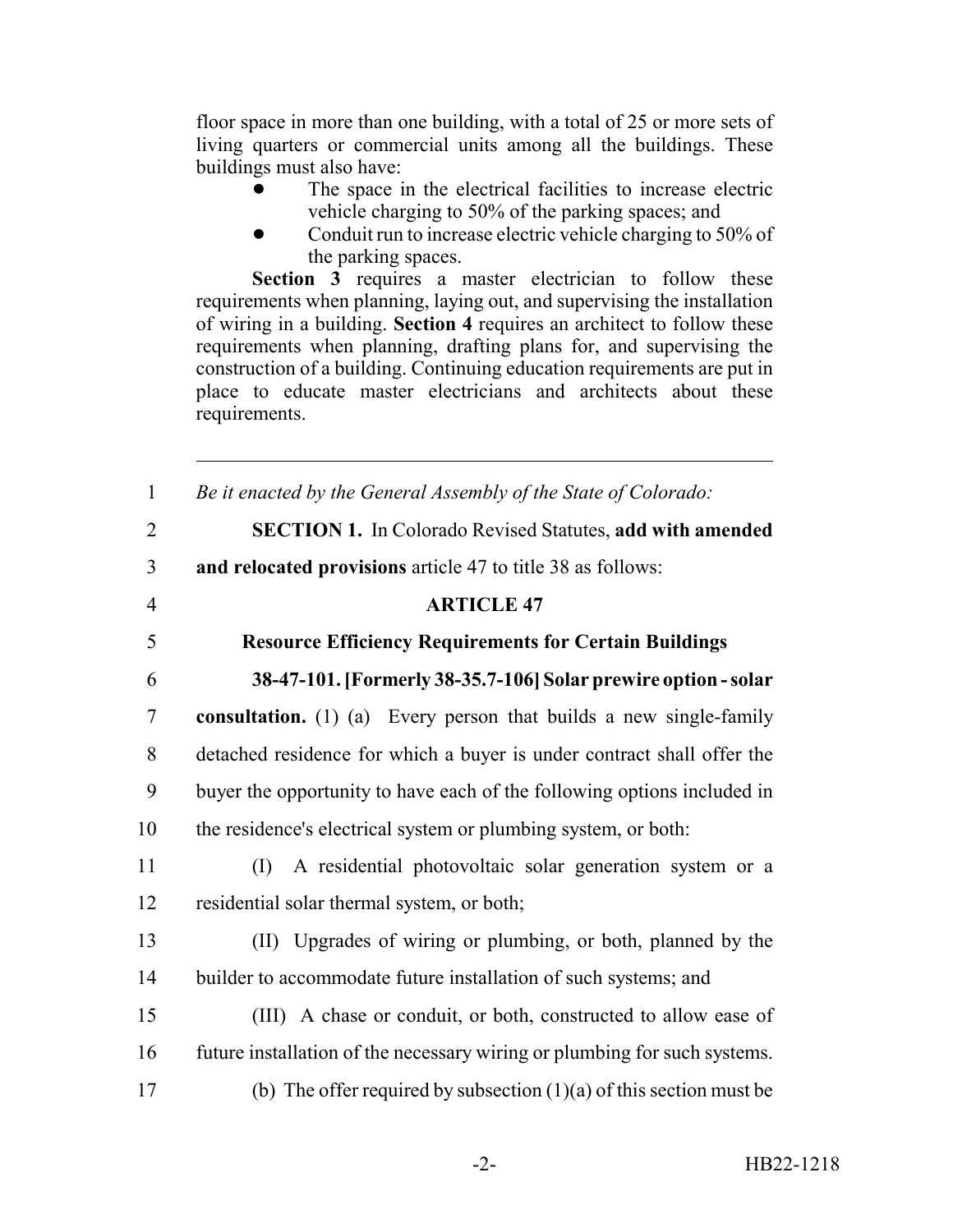made in accordance with the builder's construction schedule for the residence.

 (2) Every person that builds a new single-family detached residence for sale, whether or not the residence has been prewired for a photovoltaic solar generation system, shall provide to every buyer under contract a list of businesses in the area that offer residential solar 7 installation services so that the buyer if he or she so desires, can obtain expert help in assessing whether the residence is a good candidate for solar installation and how much of a cost savings a residential photovoltaic solar generation system could provide. The list of businesses shall be derived from a master list of Colorado solar installers maintained 12 by the Colorado solar energy industries association SOLAR AND STORAGE ASSOCIATION, or a successor organization.

### $14 \qquad \qquad (3) \text{ Repeated.}$

15  $(4)(3)$  Providing the master list of solar installers prepared by the 16 Colorado solar energy industries association SOLAR AND STORAGE 17 ASSOCIATION, or a successor organization, to a buyer under contract shall DOES not constitute an endorsement of any installer or contractor listed. 19 A person that builds a new single-family detached residence shall IS not be liable for any advice, labor, or materials provided to the buyer by a third-party solar installer.

## $22 \qquad \qquad \textbf{(5) Repeated.}$

- 23  $(6)(4)$  Nothing in this section shall preclude PRECLUDES a person that builds a new single-family detached residence from:
- (a) Subjecting solar photovoltaic electrical system upgrades to the same terms and conditions as other upgrades, including but not limited to charges related to upgrades, deposits required for upgrades, deadlines,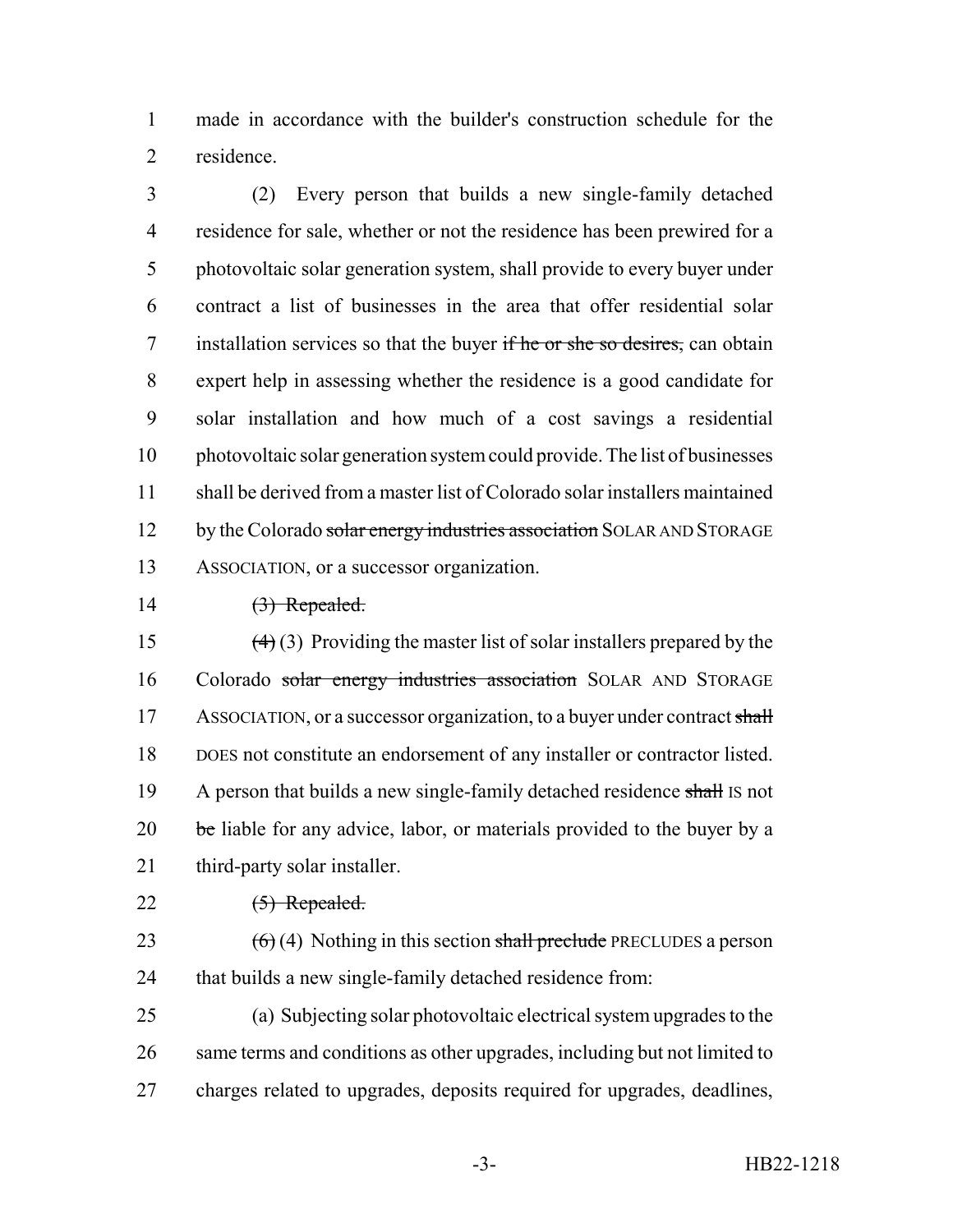and construction timelines;

 (b) Selecting the contractors that will complete the installation of solar photovoltaic electrical system upgrades;

 (c) Stipulating in the purchase agreement or sales contract that solar photovoltaic electrical system upgrades are based on technology available at the time of installation and such upgrades may not support all solar photovoltaic systems or systems installed at a future date, and that 8 the person that builds a new single-family detached residence shall IS not 9 be liable for any additional upgrades, retrofits, or other alterations to the residence that may be necessary to accommodate a solar photovoltaic system installed at a future date.

12  $(\forall x)(5)(a)$  This section applies to contracts entered into on or after August 10, 2009, to purchase new single-family detached residences built on or after August 10, 2009.

(b) This section does not apply to:

 (I) An unoccupied home serving as sales inventory or a model home; or

(II) A manufactured home as defined in section 24-32-3302 (20).

 **38-47-102. [Formerly 38-35.7-107] Water-smart homes option.** (1) (a) Every person that builds a new single-family detached residence 21 for which a buyer is under contract shall offer the buyer the opportunity 22 to select one or more of the following water-smart home options for the residence:

24 <del>(I) Repealed.</del>

 (H) (I) If dishwashers or clothes washers are financed, installed, or sold as upgrades through the home builder, the builder shall offer a model that is qualified pursuant to the federal environmental protection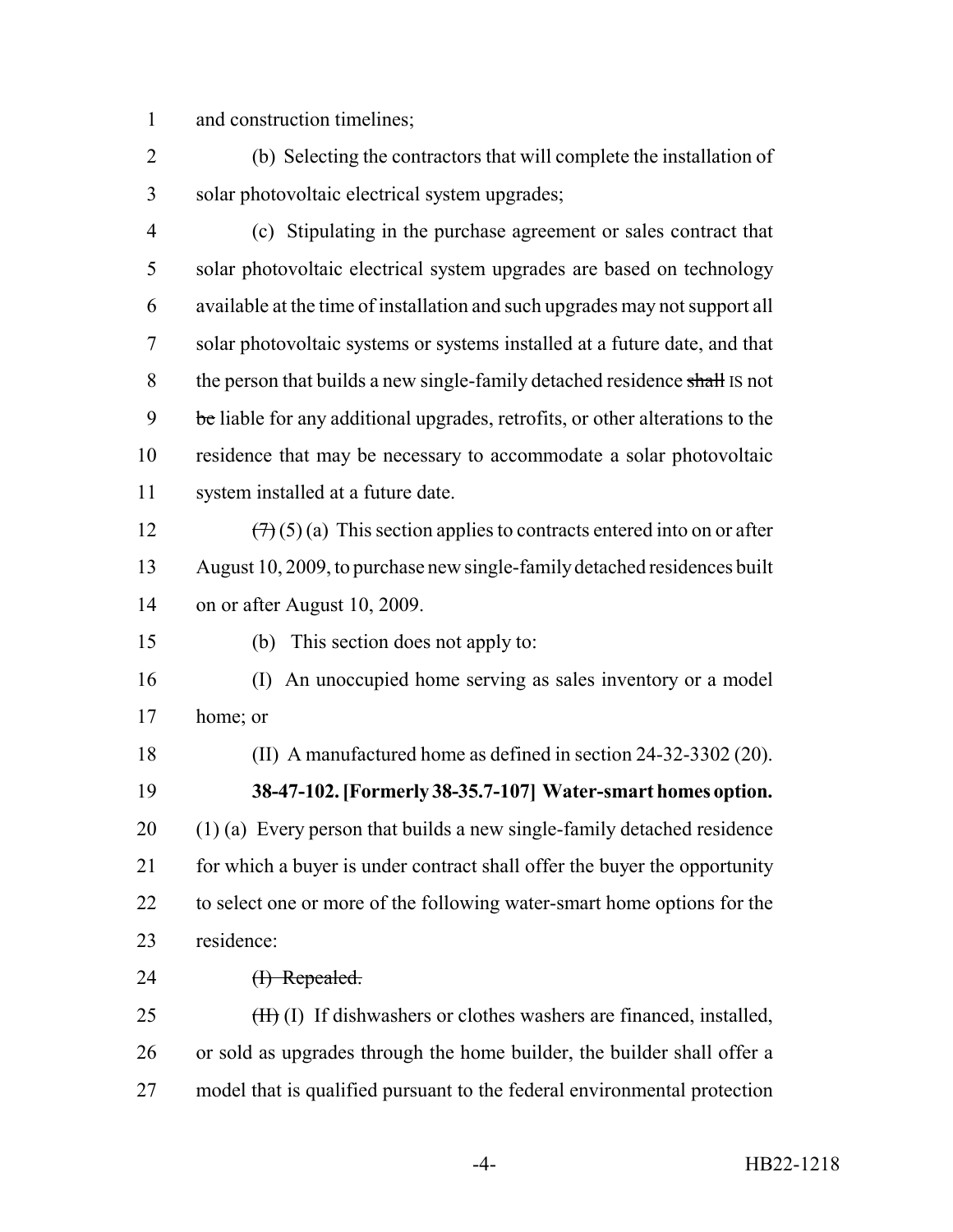agency's Energy Star program, AS DEFINED IN SECTION 6-7.5-102 (15), at 2 the time of offering. Clothes washers shall MUST have a water factor of less than or equal to six gallons of water per cycle per cubic foot of capacity.

 (III) (II) If landscaping is financed, installed, or sold as upgrades through the home builder and will be maintained by the home owner, the home builder shall offer a landscape design that follows the landscape 8 practices specified in this subparagraph  $(HH)$  SUBSECTION  $(1)(a)(II)$  to ensure both the professional design and installation of such landscaping and that water conservation will be accomplished. These best management practices are contained in the document titled "Green Industry Best Management Practices (BMPs) for the Conservation and Protection of Water Resources in Colorado: Moving Toward Sustainability", 3rd release, and appendix, released in May 2008, or this document's successors due to future inclusion of improved landscaping practices, water conservation advancements, and new irrigation 17 technology. The best management practices specified in this subparagraph 18 (HII) SUBSECTION (1)(a)(II), through utilization of the proper landscape design, installation, and irrigation technology, accomplish substantial water savings compared to landscape designs, installation, and irrigation system utilization where these practices are not adhered to. The following best management practices and water budget calculator form the basis for the design and installation for the front yard landscaping option if selected by the homeowner as an upgrade:

 (A) Xeriscape: To include the seven principles of xeriscape that provide a comprehensive approach for conserving water;

(B) Water budgeting: To include either a water allotment by the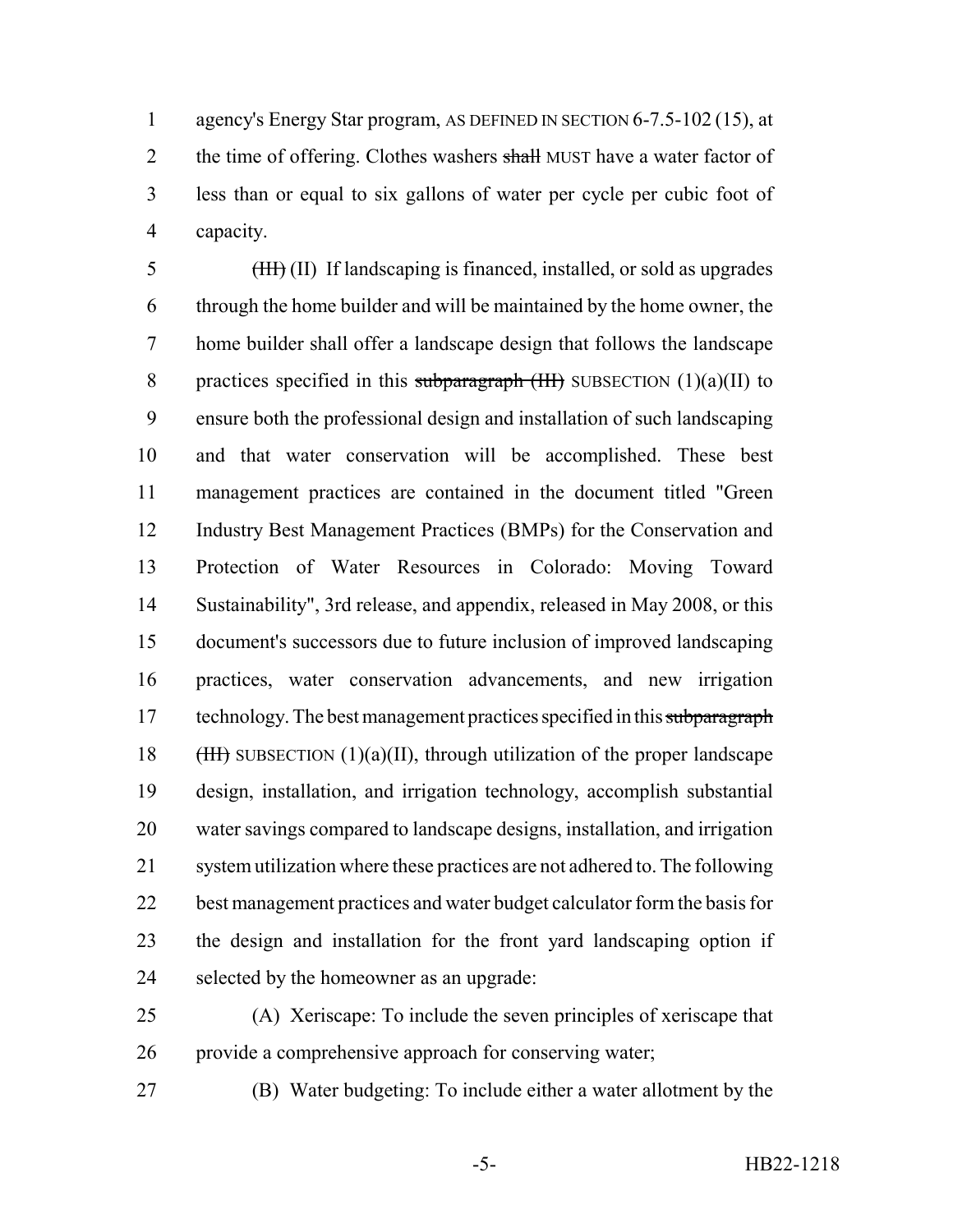- water utility for the property, if offered by the water utility, or a landscape water budget based on plant water requirements;
- (C) Landscape design: To include a plan and design for the landscape to comprehensively conserve water and protect water quality;
- 

 (D) Landscape installation and erosion control: To minimize soil erosion and employ proper soil care and planting techniques during construction;

 (E) Soil amendment and ground preparation: To include an evaluation of the soil and improve it, if necessary, to address water retention, permeability, water infiltration, aeration, and structure;

 (F) Tree placement and tree planting: To include proper soil and 12 space for root growth and to include proper planting of trees, shrubs, and other woody plants to promote long-term health of these plants;

 (G) Irrigation design and installation: To include design of the irrigation system for the efficient and uniform distribution of water to plant material and the development of an irrigation schedule;

 (H) Irrigation technology and scheduling: To include water conserving devices that stop water application during rain, high wind, and other weather events and incorporate evapotranspiration conditions. Irrigation scheduling should address frequency and duration of water 21 application in the most efficient manner. and

 (I) Mulching: To include the use of organic mulches to reduce water loss through evaporation, reduce soil loss, and suppress weeds.

 $(HV)(III)$  Installation of a pressure-reducing valve that limits static service pressure in the residence to a maximum of sixty pounds per 26 square inch. Piping for home fire sprinkler systems shall MUST comply with state and local codes and regulations but are otherwise excluded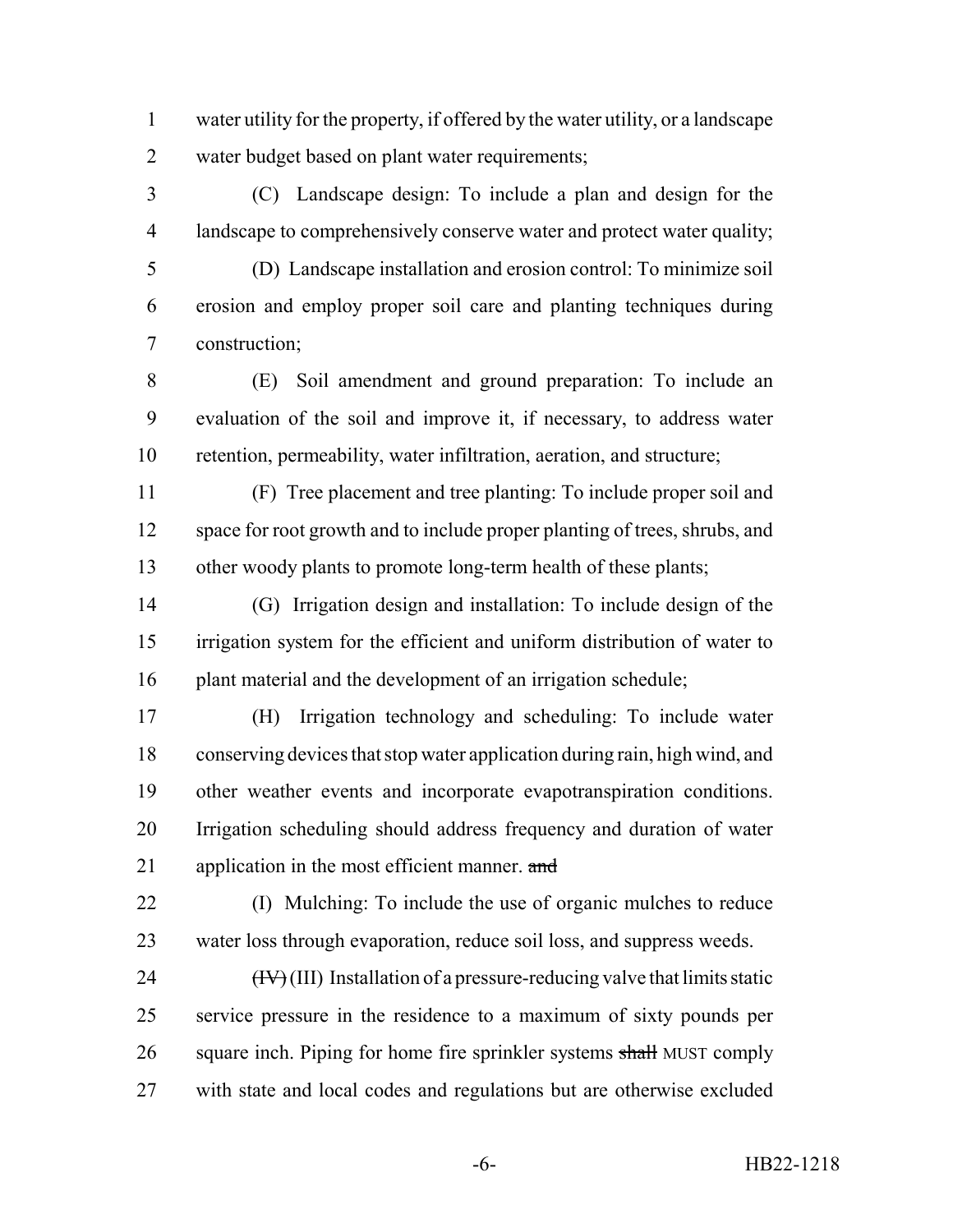1 from this subparagraph  $(W)$  SUBSECTION  $(1)(a)(III)$ .

2 (b) The offer required by paragraph  $(a)$  of this subsection  $(1)$  SUBSECTION (1)(a) OF THIS SECTION shall be made in accordance with the builder's construction schedule for the residence. In the case of prefabricated or manufactured homes, "construction schedule" includes the schedule for completion of prefabricated walls or other subassemblies.

 (2) Nothing in this section precludes a person that builds a new single-family detached residence from:

 (a) Subjecting water-efficient fixture and appliance upgrades to the same terms and conditions as other upgrades, including charges related to upgrades, deposits required for upgrades, deadlines, and construction timelines;

 (b) Selecting the contractors that will complete the installation of the selected options; or

 (c) Stipulating in the purchase agreement or sales contract that water-efficient fixtures and appliances are based on technology available at the time of installation, such upgrades may not support all water-efficient fixtures or appliances installed at a future date, and the person that builds a new single-family detached residence is not liable for any additional upgrades, retrofits, or other alterations to the residence that may be necessary to accommodate water-efficient fixtures or appliances installed at a future date.

 (3) This section does not apply to unoccupied homes serving as sales inventory or model homes.

26 (4) The upgrades described in paragraph (a) of subsection  $(1)$ 27 SUBSECTION  $(1)(a)$  of this section shall MUST not contravene state or local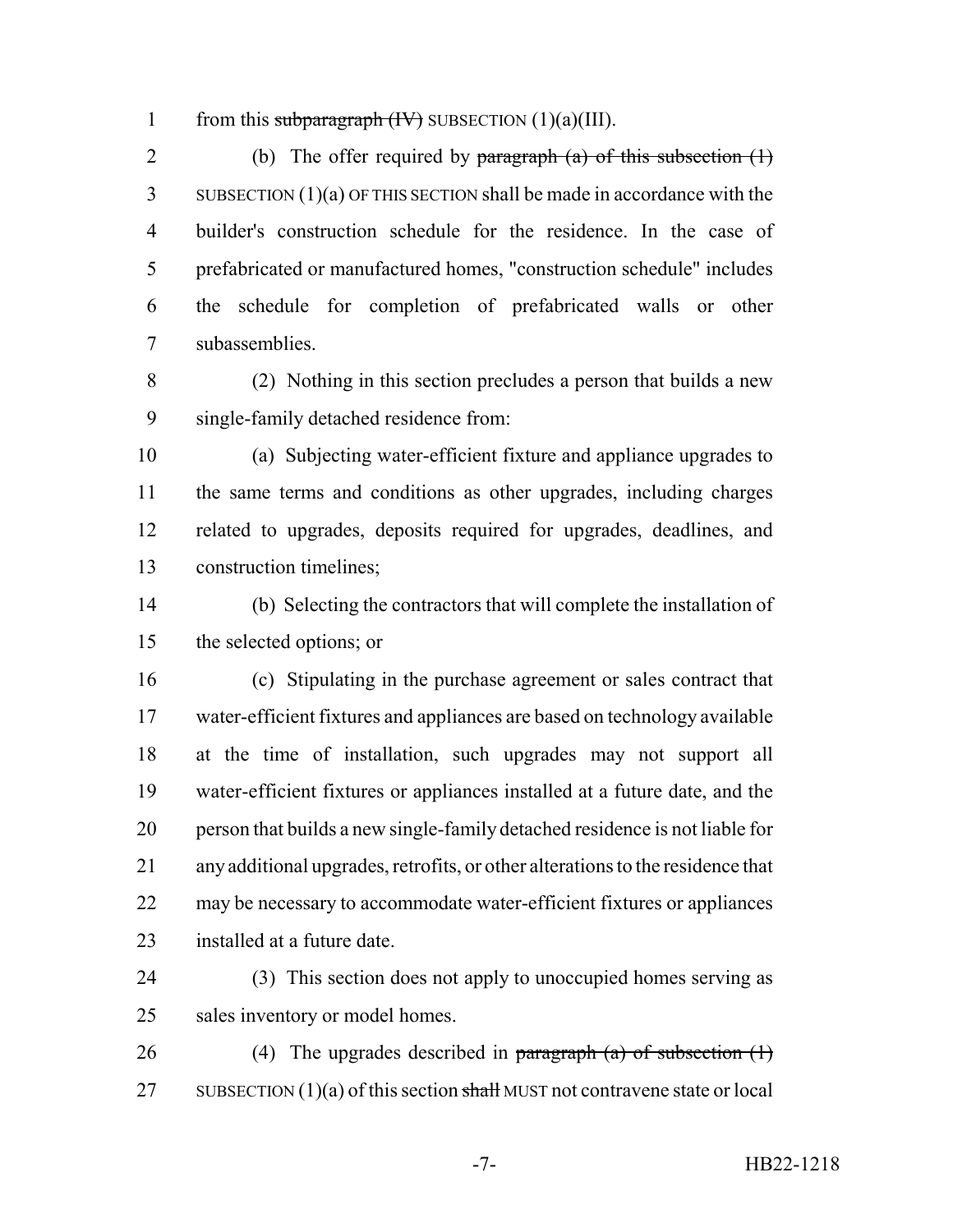codes, covenants, and requirements. All homes, landscapes, and irrigation 2 systems shall MUST meet all applicable national, state, and local regulations.

 **38-47-103. [Formerly 38-35.7-109] Electric vehicle charging system - electric heating system - energy efficiency information - options - definitions.** (1) (a) A person that builds a new residence for which a buyer is under contract shall offer the buyer the opportunity to have the residence's electrical system include one of the following:

(I) An electric vehicle charging system;

 (II) Upgrades of wiring planned by the builder to accommodate future installation of an electric vehicle charging system; or

 (III) A two-hundred-eight- to two-hundred-forty-volt alternating current plug-in receptacle in an appropriate place accessible to a motor vehicle parking area.

 (b) A person that builds a new residence for which a buyer is under contract shall offer the buyer the opportunity to have the residence include an efficient electrical heating system, including an electric water heater, electric boiler, or electric furnace or heat-pump system.

 (c) A person that builds a new residence for which a buyer is under contract shall offer the buyer pricing, energy efficiency, and utility bill information for each natural gas, electric, or other option available 22 from and information pertaining to those options from the federal Energy Star program, as defined in section 6-7.5-102 (15), or similar information about energy efficiency and utilization reasonably available to the person building the residence.

26 (d) Subsection  $(1)(a)$  of this section does not apply to a residence 27 in which the electrical system has been substantially installed before a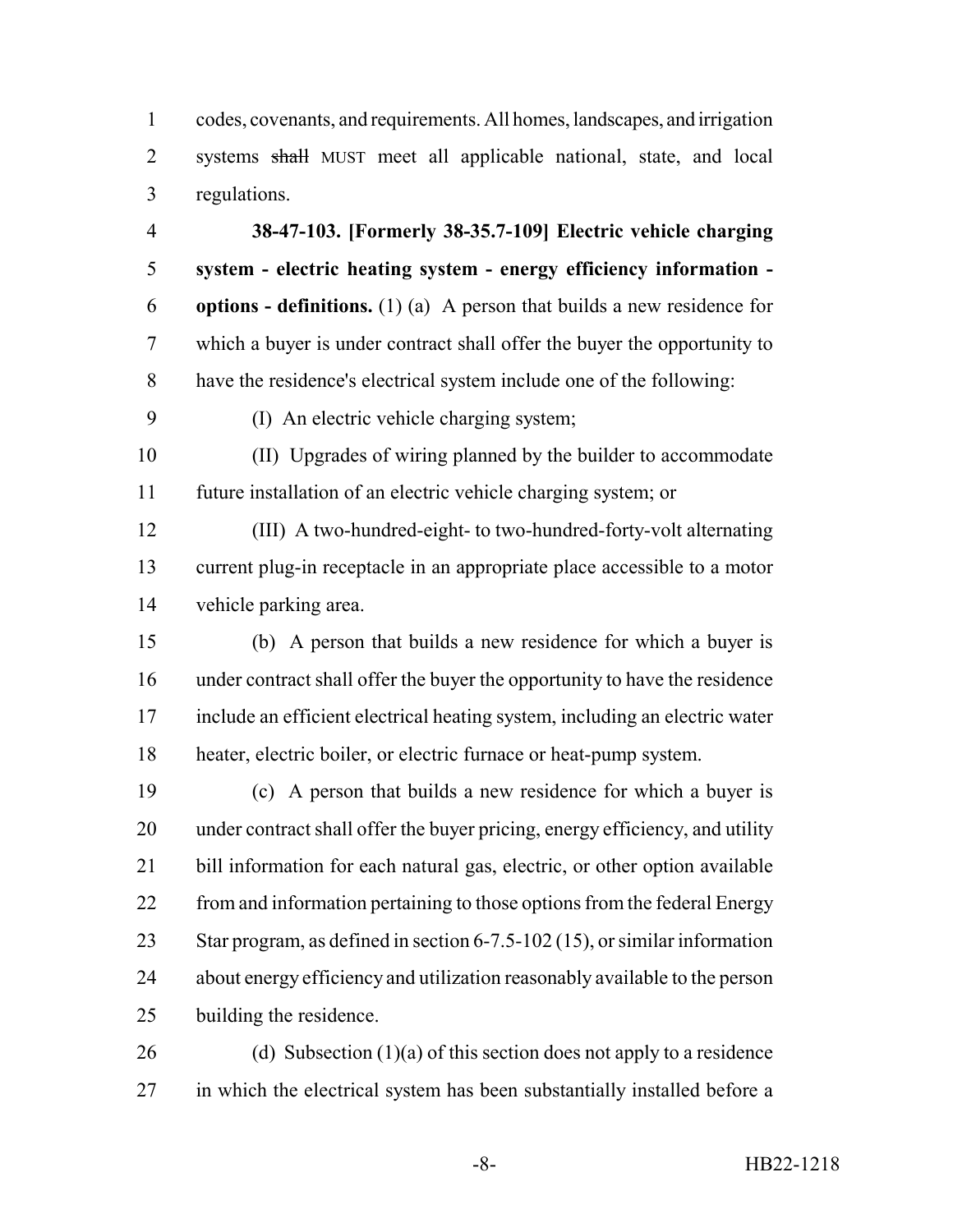buyer enters into a contract to purchase the residence. Subsection (1)(b) of this section does not apply to a residence in which the heating system has been substantially installed before a buyer enters into a contract to purchase the residence.

- (2) To comply with this section, the offer required by subsection (1) of this section must be made in accordance with the builder's construction schedule for the residence.
- (3) Nothing in this section precludes a person that builds a new residence from:

 (a) Subjecting electric vehicle charging system upgrades to the same terms and conditions as other upgrades, including charges related to upgrades, deposits required for upgrades, deadlines, and construction timelines;

 (b) Selecting the contractors that will complete the installation of electric vehicle charging system upgrades;

- (c) Stipulating in the purchase agreement or sales contract that:
- (I) Electric vehicle charging system upgrades are based on technology available at the time of installation and might not support all electric vehicle charging systems or systems installed in the future; and (II) The person that builds a new residence is not liable for any additional upgrades, retrofits, or other alterations to the residence necessary to accommodate an electric vehicle charging system installed
- in the future.
- (4) As used in this section:
- (a) "Electric vehicle charging system" means:

 (I) An electric vehicle charging system as defined in section 27 38-12-601 (6)(a) that has power capacity of at least 6.2 kilowatts, that is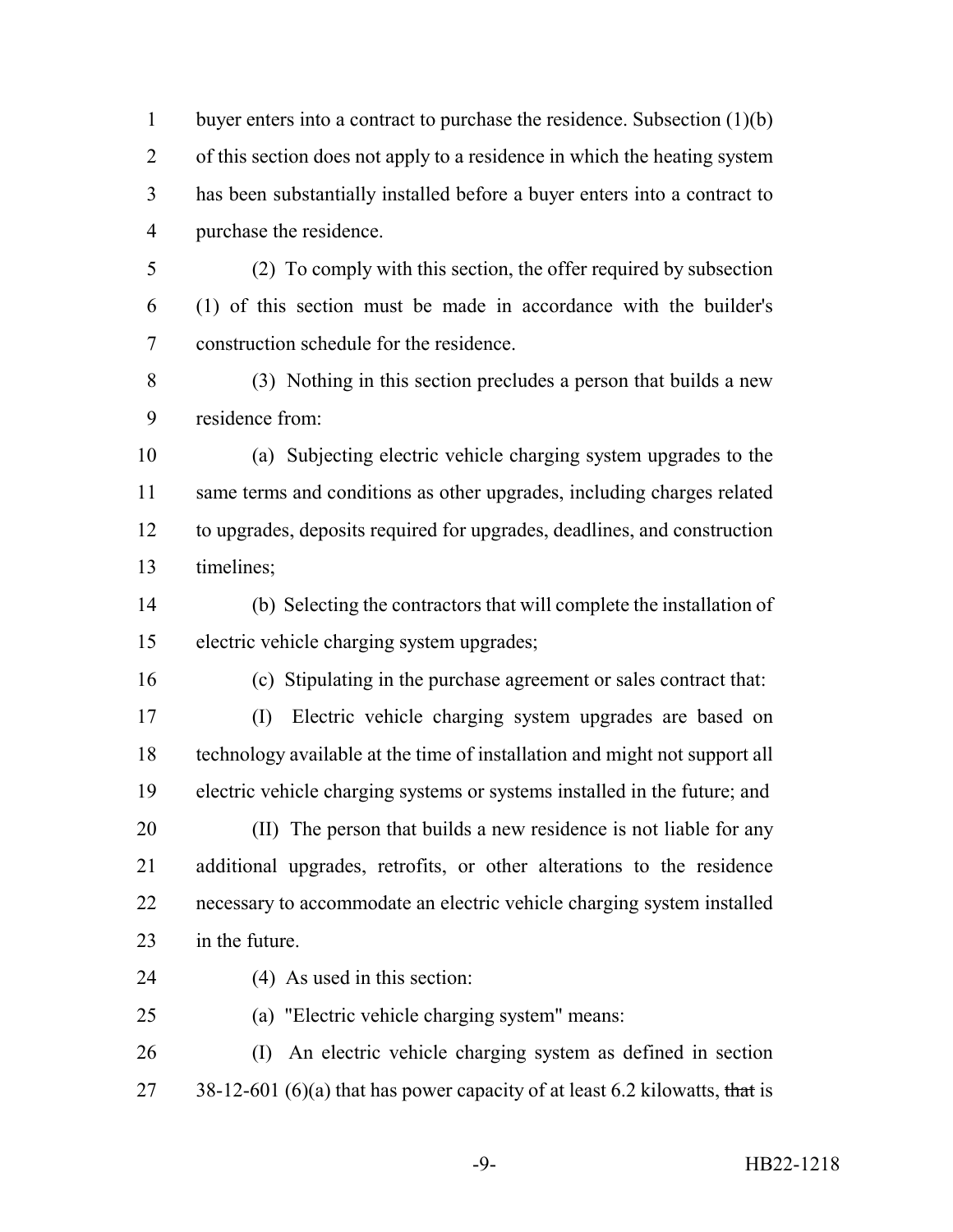| $\mathbf{1}$   | Energy Star certified, and that has the ability to connect to the internet; or |
|----------------|--------------------------------------------------------------------------------|
| $\overline{2}$ | (II) An inductive residential charging system for battery-powered              |
| 3              | electric vehicles that:                                                        |
| $\overline{4}$ | (A) Is certified by Underwriters Laboratories or an equivalent                 |
| 5              | certification;                                                                 |
| 6              | (B) that Complies with the current version of article 625 of the               |
| 7              | National Electrical Code, published by the National Fire Protection            |
| 8              | Association, and other applicable industry standards;                          |
| 9              | (C) that Is Energy Star certified; and                                         |
| 10             | (D) that Has the ability to connect to the internet.                           |
| 11             | (b) "Residence" means a single-family owner-occupied detached                  |
| 12             | dwelling.                                                                      |
| 13             | $(5)$ (a) This section applies to contracts entered into on or after           |
| 14             | September 14, 2020, to purchase new residences built on or after               |
| 15             | September 14, 2020.                                                            |
| 16             | (b) This section does not apply to:                                            |
| 17             | (I) An unoccupied home serving as sales inventory or a model                   |
| 18             | home; or                                                                       |
| 19             | (II) A manufactured home as defined in section 24-32-3302 (20).                |
| 20             | 38-47-104. Requirements to have adequate electric vehicle                      |
| 21             | charging facilities on large commercial and multifamily buildings -            |
| 22             | definitions. (1) THIS SECTION APPLIES TO:                                      |
| 23             | A CONTRACT EXECUTED ON OR AFTER JULY 1, 2023, TO<br>(a)                        |
| 24             | CONSTRUCT A HIGH-OCCUPANCY BUILDING PROJECT;                                   |
| 25             | (b)<br>THE PLANNING OF OR DRAFTING FOR A HIGH-OCCUPANCY                        |
| 26             | BUILDING PROJECT ON OR AFTER THE EFFECTIVE DATE OF THIS SECTION;               |
| 27             | <b>AND</b>                                                                     |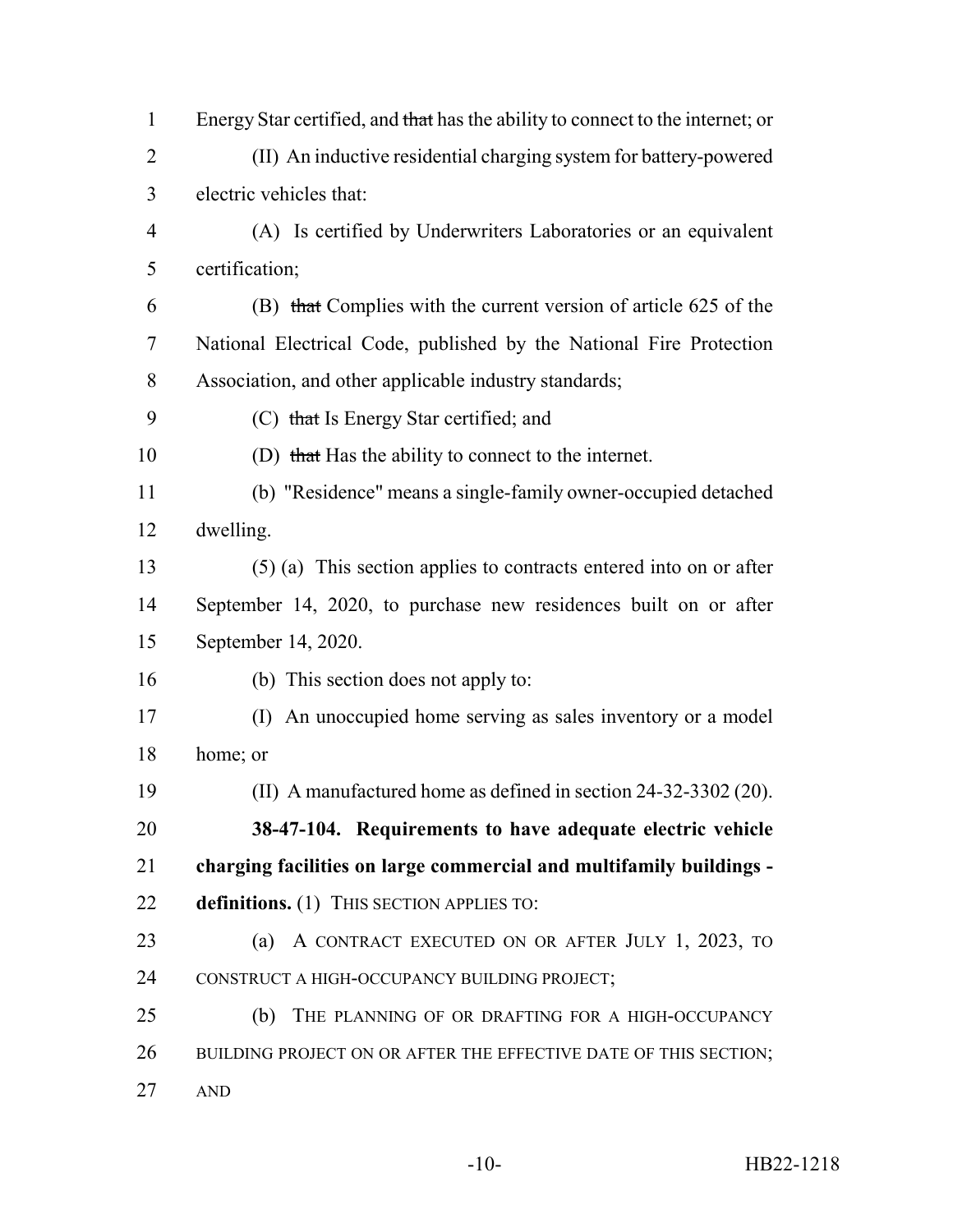(c) THE LAYING OUT OF OR CONSTRUCTION OF A HIGH-OCCUPANCY 2 BUILDING PROJECT ON OR AFTER THE EFFECTIVE DATE OF THIS SECTION.

 (2) A CONTRACTOR, MASTER ELECTRICIAN, OR ARCHITECT THAT IS PLANNING, DESIGNING, OR CONSTRUCTING A HIGH-OCCUPANCY BUILDING PROJECT SHALL PLAN, DESIGN, AND CONSTRUCT THE HIGH-OCCUPANCY BUILDING PROJECT TO HAVE:

 (a) AN ELECTRIC VEHICLE CHARGING SYSTEM FOR AT LEAST TEN PERCENT OF THE PARKING SPACES USED BY THE OCCUPANTS OF THE HIGH-OCCUPANCY BUILDING PROJECT;

 (b) ENOUGH AVAILABLE ROOM IN THE POWER EQUIPMENT FACILITIES TO PROVIDE AN ELECTRIC VEHICLE CHARGING SYSTEM TO AT LEAST FIFTY PERCENT OF THE PARKING SPACES USED BY THE OCCUPANTS OF THE BUILDING; AND

 (c) CONDUIT WIRE, AND A POWERED NEMA 14-50 PLUG-IN RECEPTACLE, NEMA 6-50 PLUG-IN RECEPTACLE, OR TERMINATION POINT AT THE PARKING SPACE INSTALLED AS NECESSARY TO PROVIDE AN ELECTRIC VEHICLE CHARGING SYSTEM RATED FOR FIFTY AMPS AT MINIMUM AND TWO HUNDRED EIGHT TO TWO HUNDRED FORTY VOLTS TO AT LEAST FIFTY PERCENT OF THE PARKING SPACES USED BY THE 20 OCCUPANTS OF THE BUILDING.

 (3) (a) TO COMPLY WITH THIS SECTION, A CONTRACTOR, MASTER ELECTRICIAN, OR ARCHITECT MAY:

**(I) PARTNER WITH A THIRD-PARTY COMPANY TO INSTALL AND** MAINTAIN CHARGING STATIONS; OR

25 (II) INCLUDE THE COST OF COMPLYING WITH THIS SECTION IN THE PRICE TO PLAN, DRAFT, OR CONSTRUCT THE HIGH-OCCUPANCY BUILDING PROJECT.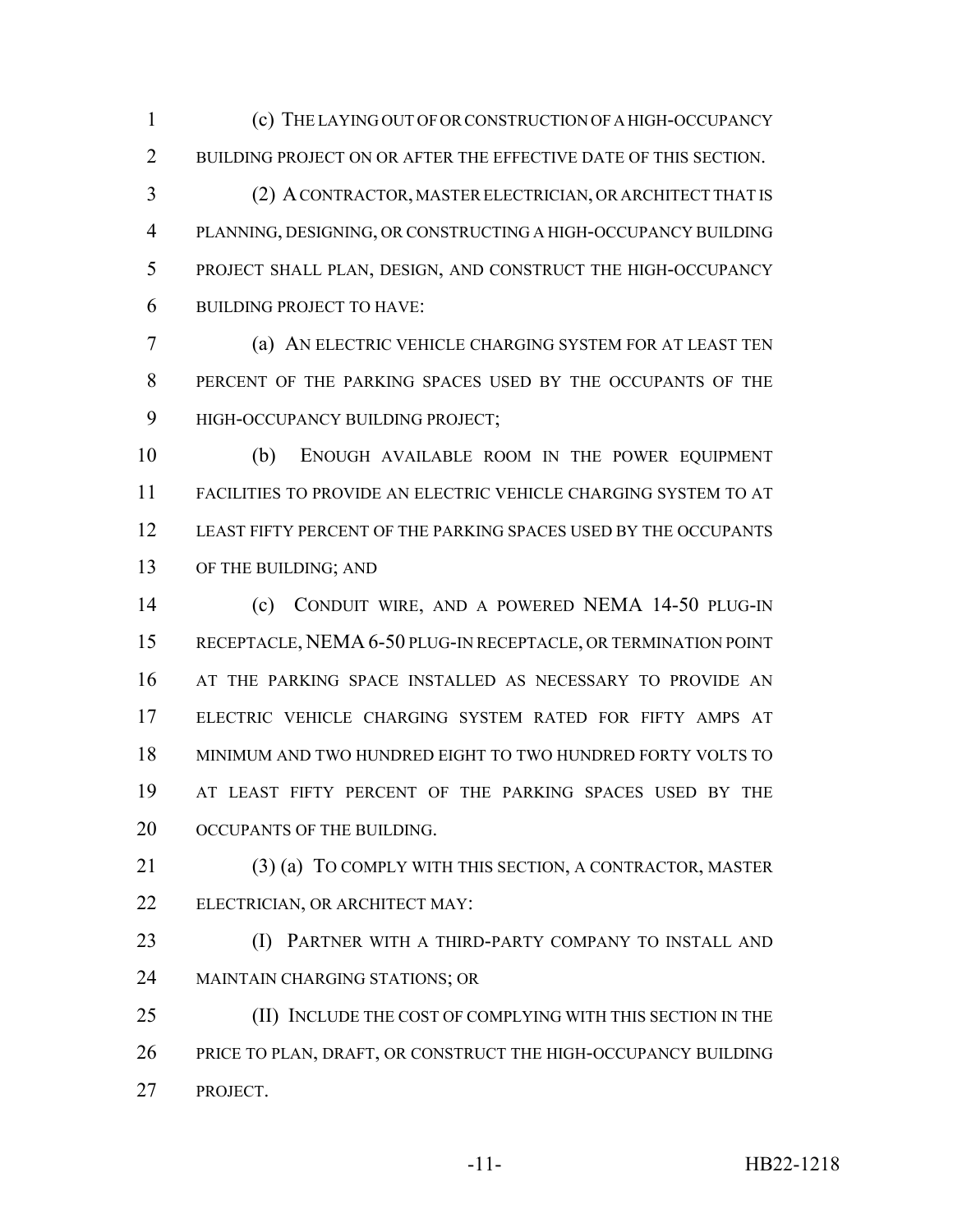(b) A HIGH-OCCUPANCY BUILDING PROJECT OWNER MAY CHARGE THE COST OF COMPLYING WITH THIS SECTION DIRECTLY TO INDIVIDUAL TENANTS THAT USE THE ELECTRIC VEHICLE CHARGING SYSTEMS. (4) AS USED IN THIS SECTION: (a) "ELECTRIC VEHICLE CHARGING SYSTEM" MEANS: (I) AN ELECTRIC VEHICLE CHARGING SYSTEM AS DEFINED IN 7 SECTION 38-12-601 (6)(a) THAT HAS POWER CAPACITY OF AT LEAST 6.2 KILOWATTS, IS ENERGY STAR CERTIFIED, AND HAS THE ABILITY TO CONNECT TO THE INTERNET; OR (II) AN INDUCTIVE RESIDENTIAL CHARGING SYSTEM FOR BATTERY-POWERED ELECTRIC VEHICLES THAT: (A) IS CERTIFIED BY UNDERWRITERS LABORATORIES OR AN EQUIVALENT CERTIFICATION; (B) COMPLIES WITH THE CURRENT VERSION OF ARTICLE 625 OF THE NATIONAL ELECTRICAL CODE, PUBLISHED BY THE NATIONAL FIRE PROTECTION ASSOCIATION, AND OTHER APPLICABLE INDUSTRY STANDARDS; (C) IS ENERGY STAR CERTIFIED; AND (D) HAS THE ABILITY TO CONNECT TO THE INTERNET. (b) "HIGH-OCCUPANCY BUILDING PROJECT" MEANS: **IDEO** A BUILDING WITH TWENTY-FIVE THOUSAND SOUARE FEET OR 22 MORE OF FLOOR SPACE THAT IS USED OR INTENDED TO BE USED FOR COMMERCIAL PURPOSES OR FOR MULTIFAMILY RESIDENCES; OR **(II) A PROJECT TO BUILD FORTY THOUSAND SQUARE FEET OR MORE**  OF FLOOR SPACE IN MORE THAN ONE BUILDING WITH A TOTAL OF TWENTY-FIVE OR MORE SETS OF LIVING QUARTERS OR COMMERCIAL UNITS 27 IN ALL THE BUILDINGS.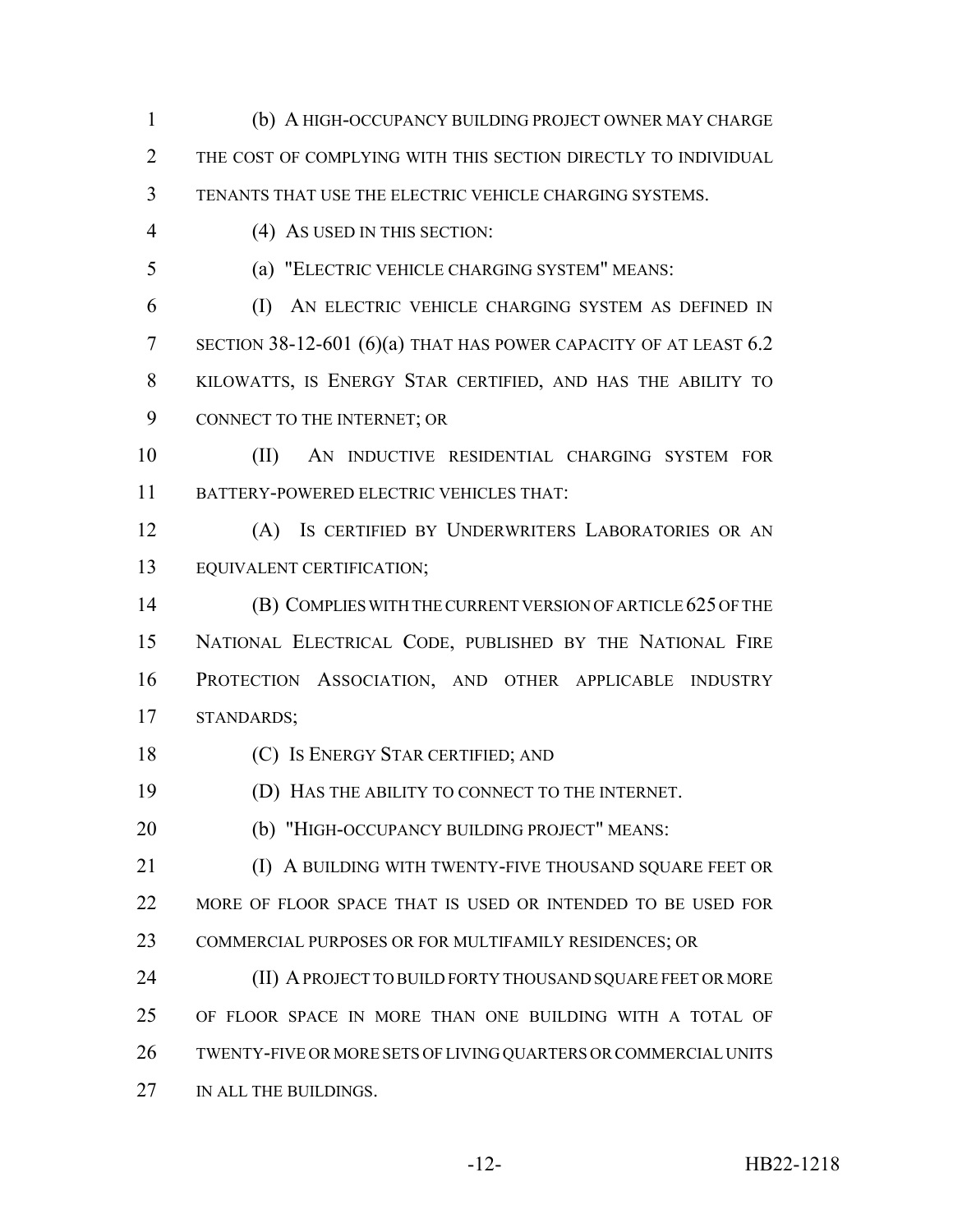(c) "NEMA" MEANS THE NATIONAL ELECTRICALMANUFACTURERS ASSOCIATION, OR ITS SUCCESSOR.

 **SECTION 2. Repeal of relocated provisions in this act.** In Colorado Revised Statutes, **repeal** 38-35.7-106, 38-35.7-107, and 38-35.7-109.

 **SECTION 3.** In Colorado Revised Statutes, **add** 12-115-125 as follows:

 **12-115-125. Electric vehicle charging requirements for large buildings - efficiency options - rules - continuing education.** (1) A MASTER ELECTRICIAN SHALL COMPLY WITH SECTION 38-47-104 WHEN PLANNING, LAYING OUT, AND SUPERVISING THE INSTALLATION OF WIRING IN A HIGH-OCCUPANCY BUILDING PROJECT, AS DEFINED IN SECTION  $13 \quad 38-47-104 \ (4)(b).$ 

14 (2) THE BOARD SHALL:

 (a) PUBLICIZE THIS SECTION AND THE REQUIREMENTS OF ARTICLE 16 47 OF TITLE 38 TO MASTER ELECTRICIANS; AND

 (b) PROMULGATE RULES REQUIRING EACH MASTER ELECTRICIAN TO SUCCESSFULLY COMPLETE A CONTINUING EDUCATION CURRICULUM THAT COVERS THE REQUIREMENTS OF THIS SECTION AND ARTICLE 47 OF TITLE 38.EACH MASTER ELECTRICIAN SHALL COMPLETE THE CURRICULUM WITHIN TWELVE MONTHS AFTER BEING ISSUED A LICENSE IN COLORADO, 22 WITHIN TWELVE MONTHS AFTER THE EFFECTIVE DATE OF THIS SECTION, AND AT LEAST ONCE EVERY TEN YEARS. A MASTER ELECTRICIAN MAY COUNT THE CONTINUING EDUCATION CURRICULUM TOWARD THE 25 CONTINUING EDUCATION REQUIRED IN SECTION 12-115-110 (4)(d).

 **SECTION 4.** In Colorado Revised Statutes, **add** 12-120-418 as follows: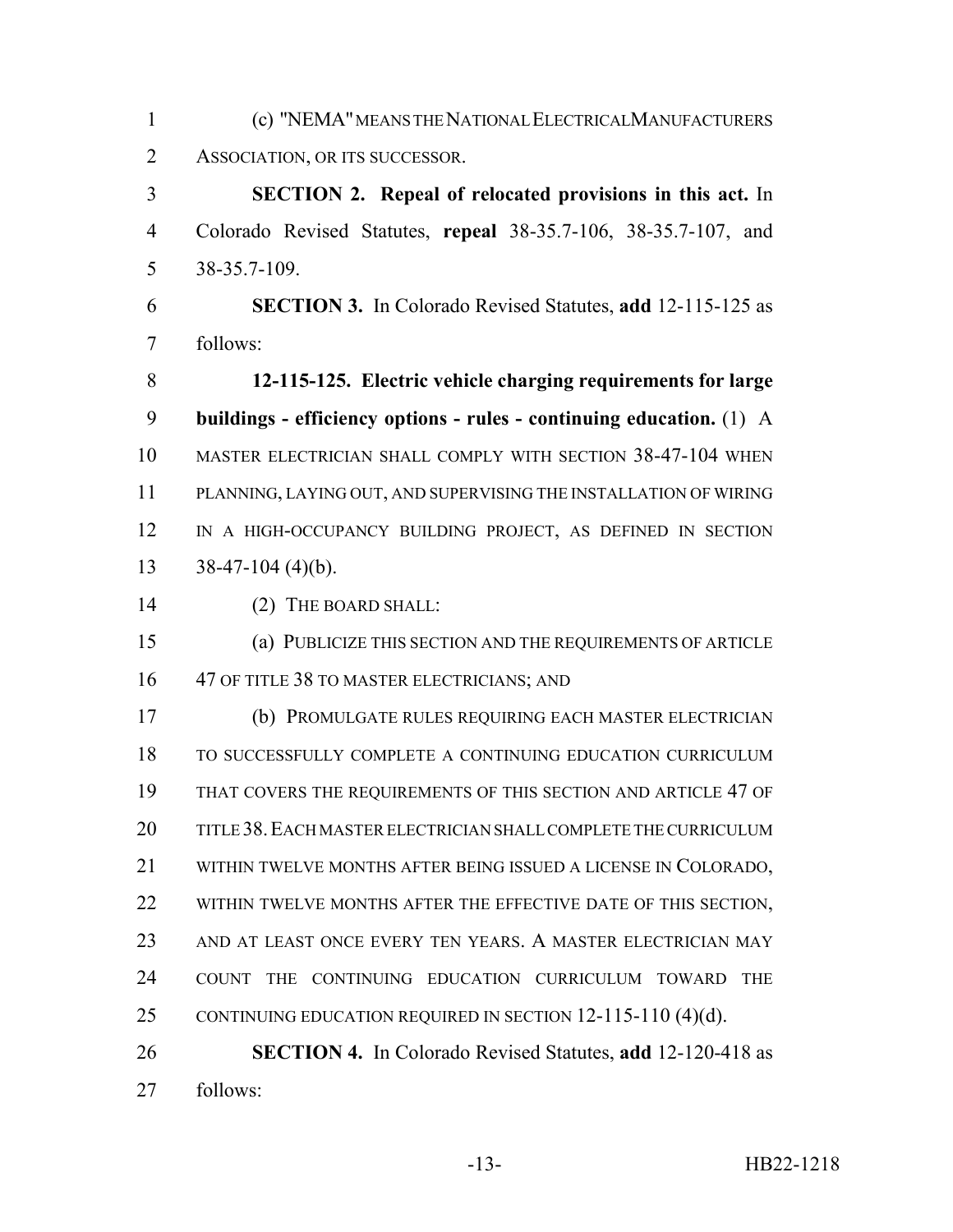**12-120-418. Electric vehicle charging requirements for large buildings - rules - continuing education.** (1) AN ARCHITECT SHALL COMPLY WITH SECTION 38-47-104 WHEN PLANNING, DRAFTING PLANS FOR, AND SUPERVISING THE CONSTRUCTION OF A HIGH-OCCUPANCY BUILDING PROJECT, AS DEFINED IN SECTION 38-47-104 (4)(b).

(2) THE BOARD SHALL:

 (a) PUBLICIZE THIS SECTION AND ARTICLE 47 OF TITLE 38 TO ARCHITECTS; AND

 (b) PROMULGATE RULES REQUIRING EACH ARCHITECT TO SUCCESSFULLY COMPLETE A CONTINUING EDUCATION CURRICULUM THAT COVERS THE REQUIREMENTS OF THIS SECTION AND ARTICLE 47 OF TITLE 38.EACH ARCHITECT SHALL COMPLETE THE CURRICULUM WITHIN TWELVE MONTHS AFTER BEING ISSUED A LICENSE IN COLORADO, WITHIN TWELVE 14 MONTHS AFTER THE EFFECTIVE DATE OF THIS SECTION, AND AT LEAST ONCE EVERY TEN YEARS. AN ARCHITECT MAY COUNT THE CONTINUING EDUCATION CURRICULUM TOWARD THE CONTINUING EDUCATION 17 REQUIRED IN THE RULES PROMULGATED UNDER SECTION 12-120-416.

 **SECTION 5.** In Colorado Revised Statutes, 38-33.3-103, **amend** the introductory portion and (33) as follows:

 **38-33.3-103. Definitions.** As used in the declaration and bylaws of an association, unless specifically provided otherwise or unless the 22 context otherwise requires, and in this article ARTICLE 33.3:

 (33) "Xeriscape" means the combined application of the seven principles of landscape planning and design, soil analysis and improvement, hydro zoning of plants, use of practical turf areas, uses of mulches, irrigation efficiency, and appropriate maintenance under section 27 38-35.7-107 (1)(a)(III)(A) 38-47-102 (1)(a)(II)(A).